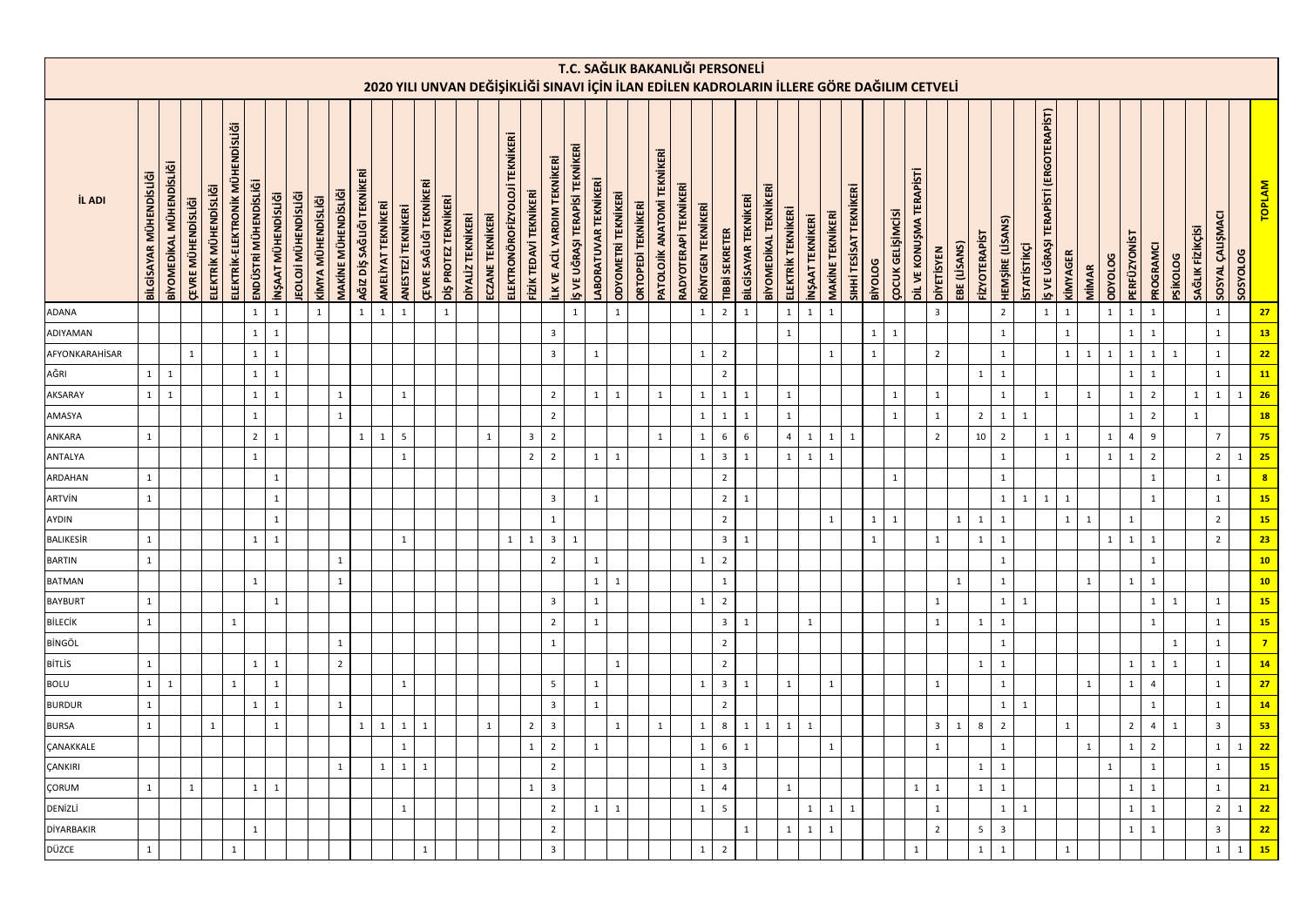|                  |                                                                                            |                          |                           |                       |                                  |                       |                    |                             |                    |                            |                           |                    |                    |                                |                      |                   |                  |                                                 |                        |                                     |                                |                                |                            |                           |                                    |                       | T.C. SAĞLIK BAKANLIĞI PERSONELİ |                         |                      |                       |                    |                 |                         |                         |                |                          |                          |                   |                |                         |                  |                    |                                                    |                |              |                |                  |                         |                 |                  |                  |                 |                         |
|------------------|--------------------------------------------------------------------------------------------|--------------------------|---------------------------|-----------------------|----------------------------------|-----------------------|--------------------|-----------------------------|--------------------|----------------------------|---------------------------|--------------------|--------------------|--------------------------------|----------------------|-------------------|------------------|-------------------------------------------------|------------------------|-------------------------------------|--------------------------------|--------------------------------|----------------------------|---------------------------|------------------------------------|-----------------------|---------------------------------|-------------------------|----------------------|-----------------------|--------------------|-----------------|-------------------------|-------------------------|----------------|--------------------------|--------------------------|-------------------|----------------|-------------------------|------------------|--------------------|----------------------------------------------------|----------------|--------------|----------------|------------------|-------------------------|-----------------|------------------|------------------|-----------------|-------------------------|
|                  | 2020 YILI UNVAN DEĞİŞİKLİĞİ SINAVI İÇİN İLAN EDİLEN KADROLARIN İLLERE GÖRE DAĞILIM CETVELİ |                          |                           |                       |                                  |                       |                    |                             |                    |                            |                           |                    |                    |                                |                      |                   |                  |                                                 |                        |                                     |                                |                                |                            |                           |                                    |                       |                                 |                         |                      |                       |                    |                 |                         |                         |                |                          |                          |                   |                |                         |                  |                    |                                                    |                |              |                |                  |                         |                 |                  |                  |                 |                         |
| <b>İL ADI</b>    | BİLGİSAYAR MÜHENDİSLİĞİ                                                                    | BİYOMEDİKAL MÜHENDİSLİĞİ | <b>ÇEVRE MÜHENDİSLİĞİ</b> | ELEKTRİK MÜHENDİSLİĞİ | ELEKTRİK-ELEKTRONİK MÜHENDİSLİĞİ | ENDÜSTRİ MÜHENDİSLİĞİ | NŞAAT MÜHENDİSLİĞİ | <b>IEOLOJİ MÜHENDİSLİĞİ</b> | KİMYA MÜHENDİSLİĞİ | <b>MAKINE MÜHENDISLIĞI</b> | AĞIZ DİŞ SAĞLIĞI TEKNİKER | AMELİYAT TEKNİKERİ | ANESTEZİ TEKNİKERİ | <b>ÇEVRE SAĞLIĞI TEKNİKERİ</b> | DİŞ PROTEZ TEKNİKERİ | DİYALİZ TEKNİKERİ | ECZANE TEKNİKERİ | <b>TEKNİKERİ</b><br><b>ELEKTRONÖROFİZYOLOJİ</b> | FİZİK TEDAVİ TEKNİKERİ | <b>ILK VE ACIL YARDIM TEKNIKERİ</b> | Ş VE UĞRAŞI TERAPİSİ TEKNİKERİ | LABORATUVAR TEKNİKERİ          | <b>ODYOMETRİ TEKNİKERİ</b> | <b>ORTOPEDİ TEKNİKERİ</b> | <b>PATOLOJİK ANATOMİ TEKNİKERİ</b> | RADYOTERAPİ TEKNİKERİ | <b>RÖNTGEN TEKNİKERİ</b>        | <b>TIBBİ SEKRETER</b>   | BİLGİSAYAR TEKNİKERİ | BİYOMEDİKAL TEKNİKERİ | ELEKTRİK TEKNİKERİ | NŞAAT TEKNİKERİ | <b>MAKİNE TEKNİKERİ</b> | SIHHİ TESİSAT TEKNİKERİ | <b>BiyOLOG</b> | <b>ÇOCUK GELIŞİMCISİ</b> | DİL VE KONUŞMA TERAPİSTİ | <b>DIVETISYEN</b> | EBE (LİSANS)   | <b>FIZY OTERAPIST</b>   | HEMŞİRE (LİSANS) | <b>STATISTIKÇİ</b> | (ERGOTERAPIST)<br><b>TERAPISTI</b><br>IŞ VE UĞRAŞI | KİMYAGER       | MIMAR        | porococ        | <b>PERFÜZYON</b> | PROGRAMCI               | <b>PSIKOLOG</b> | SAĞLIK FİZİKÇİSİ | SOSYAL ÇALIŞMACI | <b>SOSYOLOG</b> | <b>TOPLAM</b>           |
| <b>EDIRNE</b>    | $\mathbf{1}$                                                                               |                          |                           |                       | $\mathbf{1}$                     | 1                     |                    |                             |                    |                            |                           |                    | $\mathbf{1}$       | $\mathbf{1}$                   | $\mathbf{1}$         |                   |                  |                                                 |                        |                                     |                                | $\mathbf{1}$                   |                            |                           |                                    |                       | $\mathbf{1}$                    | $\overline{4}$          |                      |                       | $\mathbf{1}$       |                 | $\mathbf{1}$            |                         |                |                          |                          | $\mathbf 1$       |                | $\overline{2}$          | $\mathbf{1}$     |                    |                                                    |                | $\mathbf{1}$ |                | $\mathbf{1}$     | 1                       |                 |                  | $\overline{2}$   |                 | 23                      |
| ELAZIĞ           | $\mathbf{1}$                                                                               |                          |                           |                       |                                  |                       |                    |                             |                    | $\overline{2}$             |                           | $\mathbf 1$        |                    |                                |                      |                   |                  | $\mathbf{1}$                                    |                        | $\overline{2}$                      |                                |                                |                            | $\mathbf{1}$              |                                    |                       |                                 | $\overline{4}$          |                      |                       |                    |                 |                         |                         |                |                          |                          | $\mathbf 1$       |                |                         | $\mathbf 1$      |                    |                                                    |                |              |                | $\mathbf{1}$     |                         |                 |                  | $\mathbf{1}$     |                 | 17                      |
| ERZÍNCAN         |                                                                                            | $\mathbf{1}$             |                           |                       | $\mathbf{1}$                     | $\mathbf{1}$          | $\mathbf{1}$       |                             |                    | $\mathbf{1}$               |                           |                    |                    | $\mathbf 1$                    | $\mathbf{1}$         |                   |                  |                                                 |                        | $\overline{2}$                      |                                | $\mathbf{1}$<br>$\mathbf{1}$   |                            |                           |                                    |                       | $\mathbf{1}$                    | $\overline{2}$          | $\,1\,$              |                       | $\mathbf 1$        | $\mathbf{1}$    | $\overline{1}$          |                         |                |                          |                          |                   |                | $\mathbf{1}$            | $\mathbf 1$      | $\mathbf 1$        |                                                    |                |              |                | $\mathbf{1}$     | $\overline{2}$          |                 | $\mathbf{1}$     | $\,1\,$          |                 | 26                      |
| ERZURUM          | $\mathbf{1}$                                                                               |                          |                           |                       |                                  | $\mathbf{1}$          |                    |                             |                    |                            |                           |                    | $\mathbf{1}$       |                                |                      |                   |                  |                                                 | $\mathbf 1$            |                                     |                                | $\overline{2}$<br>$\mathbf{1}$ |                            |                           | 1                                  |                       | $\mathbf{1}$                    | 8                       | $\,1\,$              |                       | $\mathbf{1}$       | $\mathbf{1}$    |                         |                         |                |                          |                          | $\sqrt{2}$        | $\mathbf{1}$   | $\mathbf{1}$            | $\mathbf 1$      | $\mathbf{1}$       |                                                    | $\mathbf{1}$   |              |                | $\mathbf{1}$     | $\mathbf{1}$            |                 |                  | $1\,$            | $\mathbf{1}$    | 31                      |
| <b>ESKİŞEHİR</b> | $\mathbf{1}$                                                                               |                          |                           |                       |                                  |                       |                    |                             |                    |                            |                           | $\mathbf{1}$       | $\mathbf{1}$       |                                |                      |                   |                  |                                                 |                        | $\overline{2}$                      | $\overline{1}$                 |                                |                            |                           |                                    | $\mathbf{1}$          |                                 | 5 <sub>5</sub>          | $\mathbf 1$          | 1                     |                    |                 |                         |                         |                |                          | 1                        | $\mathbf{1}$      |                |                         | $\mathbf 1$      |                    | $\mathbf{1}$                                       |                |              | $\mathbf{1}$   | $\mathbf{1}$     |                         |                 |                  | $\mathbf{1}$     |                 | 21                      |
| GAZİANTEP        |                                                                                            |                          |                           | $\mathbf{1}$          |                                  |                       | $\overline{2}$     |                             | $\mathbf{1}$       |                            |                           |                    |                    | $\mathbf{1}$                   | 1                    |                   | 1                |                                                 | $\overline{2}$         | $\overline{2}$                      |                                | $\overline{1}$<br>$\mathbf{1}$ |                            |                           |                                    |                       | $\mathbf{1}$                    | $\overline{7}$          | $\mathbf 1$          |                       | $\,$ 1 $\,$        | $\mathbf{1}$    | 1                       |                         |                |                          |                          | $\mathbf{1}$      | $\mathbf{1}$   | $\mathbf{1}$            | $\overline{2}$   | $\mathbf{1}$       | 1                                                  | $\overline{1}$ |              |                | $\mathbf{1}$     | $\overline{2}$          |                 |                  | $\overline{2}$   | $\mathbf{1}$    | 39                      |
| GİRESUN          | $\mathbf{1}$                                                                               |                          |                           |                       |                                  |                       | $\mathbf{1}$       |                             |                    |                            |                           |                    |                    |                                |                      |                   |                  |                                                 |                        | $\overline{2}$                      |                                |                                |                            |                           | $\mathbf{1}$                       |                       |                                 | $5\overline{5}$         | $\mathbf 1$          |                       | $\mathbf 1$        |                 |                         | $\mathbf{1}$            |                | $\mathbf{1}$             |                          | $\mathbf{1}$      |                |                         | $\mathbf 1$      | $\mathbf{1}$       | $\mathbf{1}$                                       |                |              |                | $\mathbf{1}$     | $\overline{\mathbf{3}}$ |                 |                  | $\overline{2}$   |                 | 24                      |
| GÜMÜŞHANE        | $\mathbf{1}$                                                                               |                          |                           |                       |                                  | $\mathbf{1}$          |                    |                             |                    | $\mathbf{1}$               |                           |                    | $\mathbf{1}$       |                                |                      |                   |                  |                                                 |                        | $\overline{2}$                      |                                |                                |                            |                           |                                    |                       | $\mathbf{1}$                    | $\overline{4}$          |                      |                       |                    |                 | $\overline{1}$          |                         |                |                          |                          |                   |                |                         | $\mathbf 1$      | $\mathbf{1}$       |                                                    |                |              |                | $\mathbf{1}$     | $\mathbf{1}$            | $\mathbf{1}$    |                  | $\mathbf{1}$     |                 | 18                      |
| HAKKARİ          | $\mathbf{1}$                                                                               |                          |                           |                       |                                  |                       | $1\,$              |                             |                    |                            |                           |                    |                    |                                |                      |                   |                  |                                                 |                        |                                     |                                |                                |                            |                           |                                    |                       |                                 | $\mathbf{1}$            |                      |                       |                    |                 |                         |                         |                |                          |                          |                   |                |                         | $\mathbf 1$      |                    |                                                    |                |              |                |                  |                         |                 |                  | $\mathbf{1}$     |                 | $\overline{\mathbf{5}}$ |
| <b>HATAY</b>     |                                                                                            |                          | $\mathbf{1}$              | $\mathbf{1}$          |                                  |                       |                    |                             |                    |                            | $\mathbf{1}$              |                    |                    | $\mathbf{1}$                   |                      |                   |                  |                                                 | $\mathbf{1}$           | $\overline{2}$                      |                                | $\mathbf{1}$<br>$\mathbf{1}$   |                            |                           |                                    |                       | $\mathbf{1}$                    | $\overline{4}$          |                      |                       | $\mathbf{1}$       | $\mathbf 1$     | $\mathbf{1}$            | $1\,$                   | $\overline{1}$ |                          |                          | $\mathbf{1}$      |                |                         | $\mathbf 1$      |                    |                                                    |                |              | $\mathbf 1$    | $\overline{2}$   | $\overline{1}$          |                 |                  | $5\overline{)}$  | $\mathbf{1}$    | 31                      |
| IĞDIR            | $\mathbf{1}$                                                                               | $\mathbf{1}$             |                           |                       |                                  |                       | $\mathbf{1}$       |                             |                    | $\mathbf{1}$               |                           |                    |                    |                                |                      |                   |                  |                                                 |                        |                                     |                                |                                |                            |                           |                                    |                       |                                 | $\overline{\mathbf{3}}$ |                      |                       |                    |                 |                         |                         |                |                          |                          |                   |                | 1                       | $\mathbf 1$      |                    |                                                    |                |              |                |                  | $\mathbf{1}$            |                 |                  |                  |                 | 10                      |
| <b>ISPARTA</b>   |                                                                                            |                          |                           |                       |                                  |                       |                    |                             |                    |                            |                           |                    | 1                  |                                |                      |                   |                  |                                                 |                        | $\overline{2}$                      |                                | $\mathbf{1}$                   |                            |                           |                                    |                       |                                 | $\overline{4}$          |                      |                       |                    |                 |                         |                         |                |                          |                          | $\mathbf{1}$      |                |                         | $\mathbf{1}$     | $\mathbf{1}$       |                                                    |                |              |                | 1                | $\mathbf{1}$            | $\mathbf{1}$    |                  | $\mathbf{1}$     |                 | 15                      |
| <b>İSTANBUL</b>  | $\mathbf{1}$                                                                               | $\mathbf{1}$             |                           |                       |                                  | $\overline{3}$        | $\overline{2}$     |                             |                    | 1                          | 1                         | $\mathbf{1}$       | 8                  | $\overline{2}$                 | $\mathbf{1}$         |                   | $\mathbf{1}$     |                                                 | 5                      | 35                                  |                                | $\mathbf{1}$<br>$\overline{2}$ |                            |                           | $\overline{4}$                     | $\mathbf{1}$          | 14                              | 35                      | 10                   |                       | 6                  | $\overline{4}$  | 2                       | $\mathbf{1}$            |                | $\mathbf{1}$             |                          | 9                 | $\overline{2}$ | 12                      | 20               |                    |                                                    | $\overline{3}$ |              | 5              | 9                | 10                      | 5               |                  | 11               | $\overline{2}$  | 231                     |
| izmir            | $\mathbf{1}$                                                                               |                          |                           |                       |                                  | $\mathbf{1}$          |                    |                             |                    |                            |                           |                    | $\overline{2}$     |                                |                      |                   | 1                |                                                 | $\overline{2}$         | $\overline{\mathbf{3}}$             |                                |                                |                            |                           |                                    |                       | $\mathbf{1}$                    | $7\overline{ }$         | $\overline{4}$       |                       | $\overline{2}$     | $\mathbf{1}$    |                         |                         |                |                          |                          | $\mathbf 1$       |                | $\overline{\mathbf{3}}$ | $1\,$            |                    |                                                    |                |              | $\overline{2}$ | $\overline{2}$   | $\overline{\mathbf{3}}$ | $\overline{1}$  |                  | $\overline{4}$   |                 | 42                      |
| KAHRAMANMARAŞ    |                                                                                            |                          | $\mathbf{1}$              |                       |                                  | $\mathbf{1}$          |                    |                             |                    |                            | $1 \mid$                  | $\mathbf{1}$       | $\mathbf{1}$       |                                |                      |                   |                  |                                                 | $\mathbf{1}$           | 5                                   |                                |                                |                            | $\mathbf{1}$              |                                    |                       |                                 | $\overline{\mathbf{3}}$ |                      |                       |                    |                 |                         |                         |                | $\mathbf{1}$             |                          | $\,1\,$           |                | $\mathbf{1}$            | $\overline{2}$   |                    |                                                    |                |              |                | $1\,$            |                         |                 |                  | $\overline{4}$   |                 | 25                      |
| KARABÜK          | $\mathbf 1$                                                                                |                          |                           |                       |                                  |                       | $\mathbf 1$        |                             |                    |                            |                           |                    |                    |                                |                      |                   |                  |                                                 |                        |                                     |                                | $\mathbf{1}$<br>$\overline{1}$ |                            |                           |                                    |                       | $\mathbf{1}$                    | $\overline{2}$          | $\mathbf 1$          |                       | $\mathbf{1}$       |                 |                         |                         |                |                          |                          |                   |                | $\mathbf{1}$            |                  |                    |                                                    |                |              |                | $\mathbf 1$      |                         |                 | $\mathbf{1}$     | $\overline{2}$   |                 | 14                      |
| KARAMAN          | $\mathbf{1}$                                                                               |                          |                           |                       |                                  |                       | $\mathbf{1}$       |                             |                    |                            |                           |                    |                    |                                |                      |                   |                  |                                                 |                        | $\overline{2}$                      |                                | $\mathbf{1}$                   |                            |                           |                                    |                       |                                 | $\overline{\mathbf{3}}$ |                      |                       |                    |                 |                         |                         |                |                          |                          | $\mathbf{1}$      |                | $\mathbf{1}$            | $\mathbf 1$      | $\mathbf{1}$       |                                                    |                |              |                | $\mathbf{1}$     | $\mathbf{1}$            |                 |                  |                  |                 | 14                      |
| <b>KARS</b>      | $\mathbf{1}$                                                                               |                          |                           |                       |                                  |                       | $\mathbf{1}$       |                             |                    |                            |                           |                    |                    |                                |                      |                   |                  |                                                 | $\mathbf{1}$           |                                     |                                |                                |                            |                           |                                    |                       |                                 | $\overline{4}$          |                      |                       |                    |                 |                         |                         |                | $\mathbf{1}$             |                          |                   |                | 1                       | $\mathbf 1$      |                    |                                                    |                |              |                | $\mathbf{1}$     | $\mathbf{1}$            |                 |                  | $\mathbf{1}$     |                 | 13                      |
| KASTAMONU        |                                                                                            |                          |                           |                       |                                  | $\mathbf{1}$          |                    |                             |                    | $\mathbf{1}$               |                           |                    |                    |                                |                      |                   |                  |                                                 | $\mathbf 1$            | $\overline{2}$                      |                                | $\mathbf{1}$                   |                            |                           |                                    |                       | $\mathbf{1}$                    | $\overline{2}$          |                      |                       |                    |                 |                         |                         |                |                          |                          | $\mathbf{1}$      |                | 1                       | $\mathbf 1$      | $\mathbf{1}$       |                                                    |                |              |                | $\mathbf{1}$     | $1\phantom{0}$          | $\overline{2}$  |                  | $\mathbf{1}$     |                 | 18                      |
| KAYSERİ          |                                                                                            |                          |                           |                       |                                  |                       |                    |                             | $\mathbf{1}$       |                            |                           | $\mathbf{1}$       |                    |                                |                      |                   |                  |                                                 |                        | $\overline{4}$                      |                                |                                |                            | $\mathbf{1}$              |                                    |                       |                                 | $5\overline{)}$         | $\mathbf{1}$         |                       |                    |                 | $\mathbf{1}$            |                         |                |                          |                          |                   |                |                         | $\mathbf 1$      |                    |                                                    | $\mathbf{1}$   |              | $\mathbf 1$    |                  | $\overline{2}$          | $\mathbf{1}$    |                  | $\overline{3}$   | $\mathbf{1}$    | 24                      |
| KIRIKKALE        |                                                                                            |                          |                           |                       |                                  |                       |                    |                             |                    |                            |                           |                    |                    |                                |                      |                   |                  |                                                 |                        | $\overline{\mathbf{3}}$             |                                |                                |                            |                           |                                    |                       |                                 | $\mathbf{1}$            |                      |                       |                    |                 |                         |                         |                |                          | $\mathbf{1}$             |                   |                |                         | $\mathbf 1$      |                    |                                                    |                |              |                | $1\,$            | $\mathbf{1}$            |                 |                  |                  |                 | $\overline{\mathbf{8}}$ |
| KIRKLARELİ       | $\mathbf{1}$                                                                               |                          |                           |                       | $\mathbf{1}$                     | $\mathbf{1}$          | $\mathbf{1}$       |                             |                    | $\mathbf{1}$               |                           |                    |                    |                                |                      |                   |                  |                                                 |                        | $\overline{4}$                      |                                | $\mathbf{1}$                   |                            |                           |                                    |                       | $\mathbf{1}$                    | $\overline{a}$          |                      |                       | $\mathbf{1}$       |                 | 1                       |                         | $\mathbf{1}$   | $1\,$                    |                          |                   |                | $\mathbf{1}$            | $\mathbf 1$      | $\mathbf{1}$       |                                                    |                |              |                | $\mathbf{1}$     | $\overline{1}$          |                 |                  | $\mathbf 1$      | $\mathbf{1}$    | 26                      |
| KIRŞEHİR         | $\mathbf{1}$                                                                               |                          |                           |                       |                                  | 1                     | $\mathbf{1}$       |                             |                    |                            |                           |                    |                    |                                |                      |                   |                  |                                                 |                        | $\overline{\mathbf{3}}$             |                                | $\mathbf{1}$                   |                            |                           |                                    |                       |                                 | $\overline{2}$          | $\mathbf{1}$         |                       | $\mathbf{1}$       |                 |                         |                         |                |                          |                          | $\mathbf{1}$      |                | $\mathbf{1}$            | $\mathbf{1}$     |                    |                                                    |                |              |                | $\mathbf{1}$     | $\overline{2}$          |                 |                  | $\mathbf{1}$     |                 | 18                      |
| KİLİS            | $\mathbf{1}$                                                                               |                          |                           |                       |                                  |                       |                    |                             |                    | $\mathbf{1}$               |                           |                    | 1                  |                                |                      |                   |                  |                                                 |                        |                                     |                                |                                |                            |                           |                                    |                       |                                 | $\overline{2}$          |                      |                       |                    |                 |                         |                         |                |                          |                          |                   |                |                         | $\mathbf{1}$     |                    |                                                    | 1              |              |                | $\mathbf{1}$     | $\mathbf{1}$            |                 |                  | $\mathbf{1}$     |                 | 10                      |
| KOCAELİ          |                                                                                            | $\mathbf{1}$             |                           |                       |                                  |                       | $\mathbf{1}$       |                             |                    |                            |                           |                    | $\overline{2}$     |                                |                      |                   | $\mathbf{1}$     |                                                 | $\overline{2}$         | 5                                   |                                | $\mathbf{1}$                   |                            |                           |                                    |                       | $\mathbf{1}$                    | 8                       | $\overline{2}$       |                       | $\mathbf 1$        | $\mathbf{1}$    | $\mathbf{1}$            |                         | $\mathbf{1}$   |                          |                          | $\overline{2}$    | $\mathbf{1}$   | 1                       | $\mathbf{1}$     |                    |                                                    |                | $\mathbf{1}$ | $\mathbf 1$    | $\mathbf{1}$     | $\overline{\mathbf{3}}$ |                 |                  | 3 <sup>1</sup>   | $1$ ,           | 43                      |
| KONYA            |                                                                                            |                          |                           | $\mathbf{1}$          |                                  | $\mathbf{1}$          |                    |                             |                    |                            |                           |                    | $\mathbf{1}$       |                                |                      |                   | $\mathbf{1}$     |                                                 | $\mathbf{1}$           | 5                                   |                                | $\mathbf{1}$                   |                            |                           | $\mathbf{1}$                       |                       | $\mathbf{1}$                    | 9                       | $\mathbf 1$          |                       | $\mathbf 1$        | $\mathbf{1}$    |                         |                         | $\mathbf{1}$   |                          |                          | $\overline{2}$    | $\mathbf{1}$   | $\overline{4}$          | $\overline{2}$   |                    |                                                    | $\mathbf{1}$   |              | $\mathbf 1$    | $\overline{2}$   | $\mathbf{1}$            | $\overline{2}$  |                  | $\overline{7}$   |                 | 49                      |
| KÜTAHYA          |                                                                                            |                          | $\mathbf{1}$              |                       |                                  | $\mathbf{1}$          |                    |                             |                    |                            |                           |                    | $\mathbf{1}$       |                                |                      |                   |                  |                                                 | $\overline{2}$         | $\overline{2}$                      |                                | $\mathbf{1}$                   |                            |                           |                                    |                       | $\mathbf{1}$                    | $\overline{4}$          | $\,$ 1 $\,$          |                       | $\mathbf 1$        |                 |                         |                         |                |                          |                          | $\,$ 1 $\,$       |                | $\overline{4}$          | $\mathbf{1}$     | $\mathbf{1}$       | $\mathbf{1}$                                       |                |              | $\mathbf 1$    | $\mathbf{1}$     | $\mathbf{1}$            | $\mathbf{1}$    |                  | $\mathbf{1}$     | $\mathbf{1}$    | 29                      |